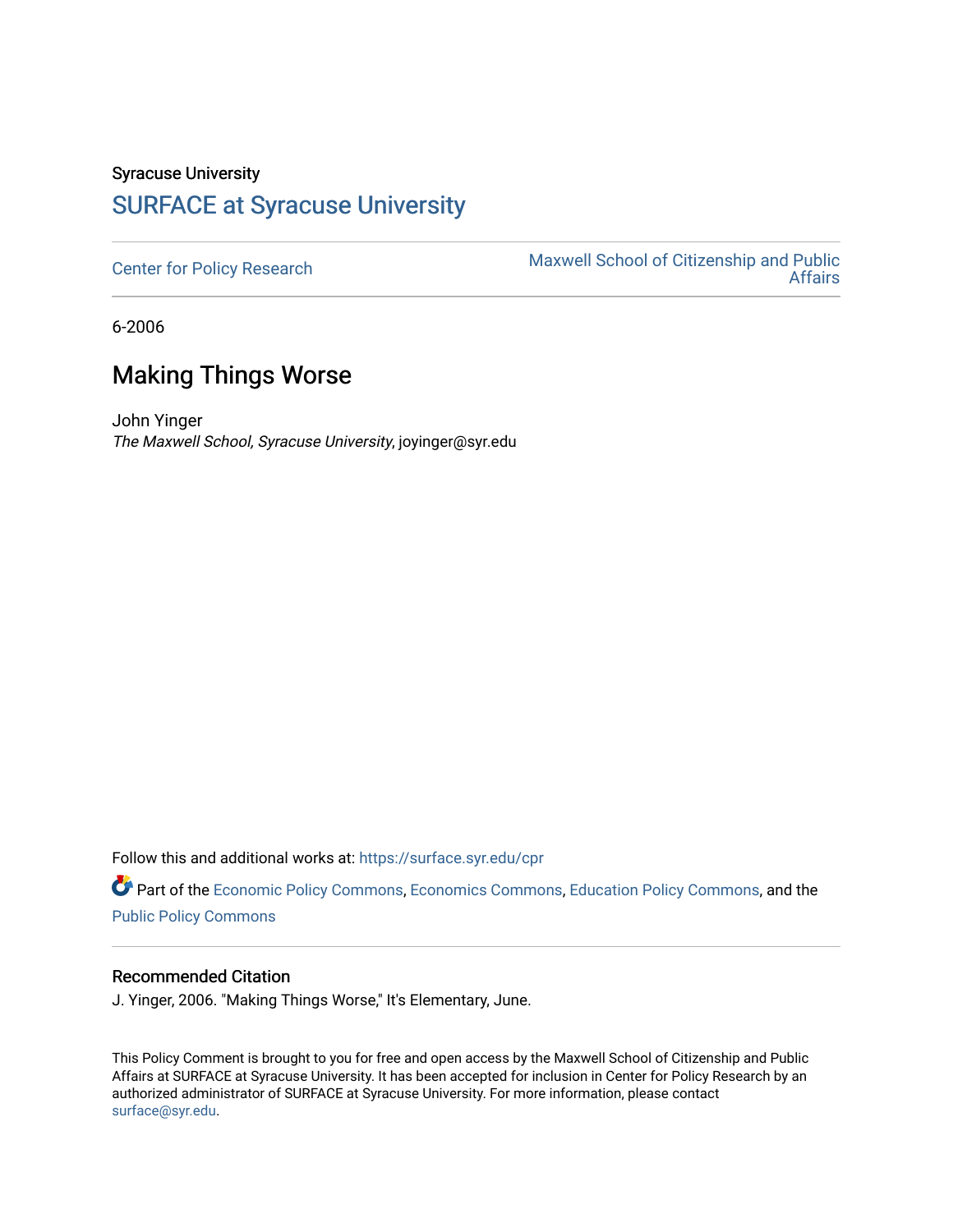It's Elementary

A Monthly Column by EFAP Director John Yinger June 2006

## **Making Things Worse**

The two main elements of the education finance system in New York State are state aid to school districts and the local property tax. The State of New York faces a court mandate to reform its state aid programs, which have failed to ensure a "sound, basic education" for all students. Moreover, property taxes are very high by national standards, but the main program used to reduce them, the School Tax Relief Program, STAR, has been shown to encourage wasteful spending by school districts and to magnify the inequities in the State's education finance system.

So what do the elected officials in New York State do? They hold state aid to education constant in real terms without changing the way it is distributed and spend \$1 billion dollars a year to expand the STAR program. These steps only magnify the problems that the elected officials should be trying to solve.

The revisions to the state education aid do nothing to address the problem identified by New York's highest court, namely that New York City receive far too little state aid to allow it to deal with the high costs associated with its location in a high-wage areas and its high concentration of disadvantaged students. Many other districts in the state, particularly other large cities, also face high-wages and/or concentrated student disadvantages. The new state aid budget does nothing to help these districts either.

The expansion of STAR takes a new form, namely, the provision of an income tax credit equal to 30 percent of a homeowner's existing STAR tax break. In most districts, this amount is \$9000 multiplied by the school district's property tax rate (or the property tax rate devoted to schools in city districts). The tax break is higher, however, in districts located in high-wealth counties. The tax credit is also higher for elderly homeowners with moderate incomes.

This approach to property tax relief uses a new mechanism, namely, an income tax credit, but is otherwise equivalent to the original STAR tax breaks. From a homeowner's perspective,